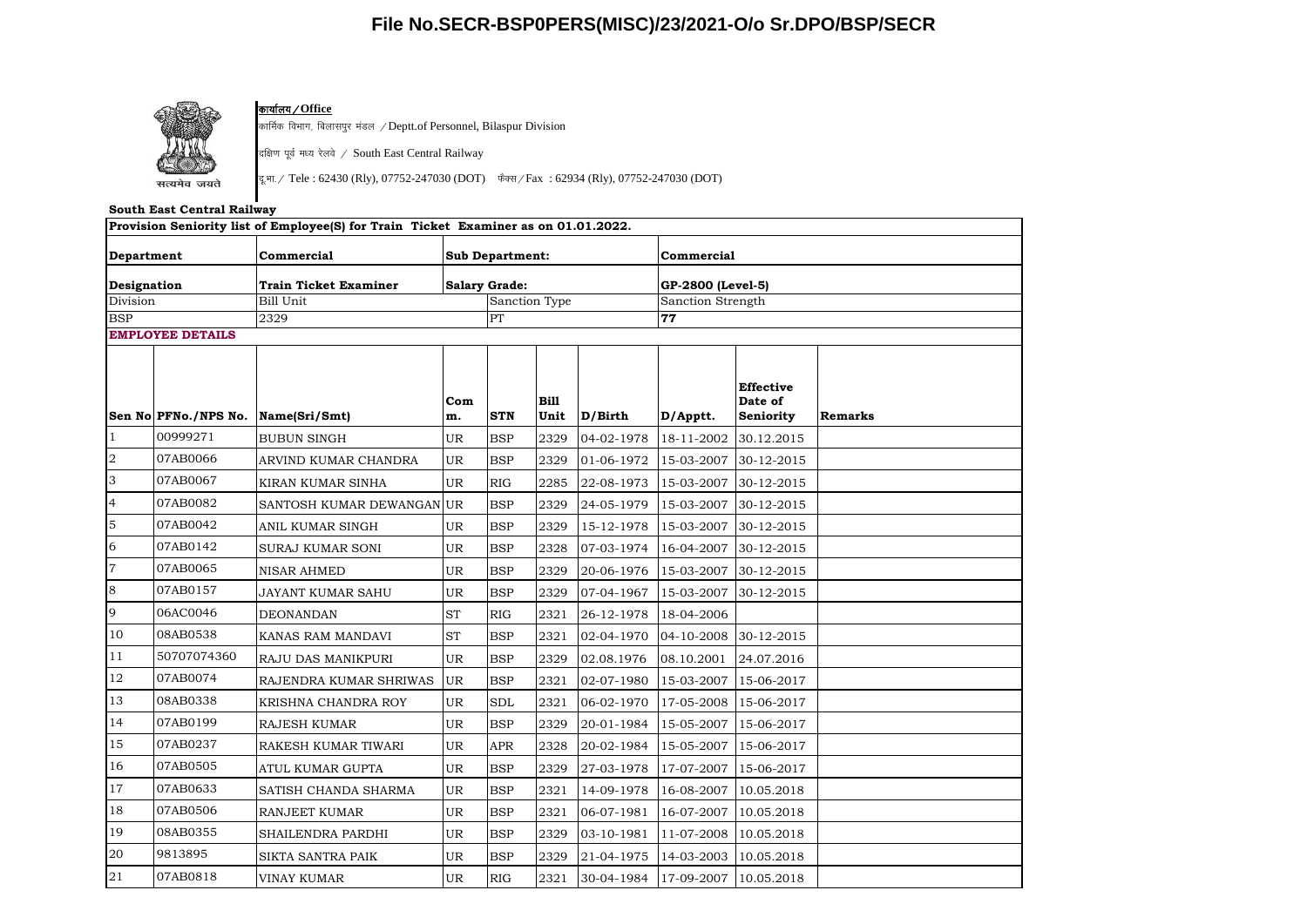# **File No.SECR-BSP0PERS(MISC)/23/2021-O/o Sr.DPO/BSP/SECR**

| 22 | 15AB0629    | ASHUTOSH KUMAR JHA       | UR        | BSP                  | 2321 | 15-02-1981 | 16-03-2015   10.05.2018 |            |                            |
|----|-------------|--------------------------|-----------|----------------------|------|------------|-------------------------|------------|----------------------------|
| 23 | 15AB0632    | VIDYANAND KUMAR          | UR        | <b>CPH</b>           | 2321 | 02-11-1985 | 16-03-2015 10.05.2018   |            |                            |
| 24 | 07AB0839    | RAMJEE KUMAR SINHA       | UR        | <b>KRBA</b>          | 2321 | 15-04-1976 | 17-09-2007              | 10.05.2018 |                            |
| 25 | 07AB0232    | BECHAN KUMAR JHA         | UR        | $\operatorname{SDL}$ | 2324 | 12-11-1975 | 15-05-2007              | 10.05.2018 |                            |
| 26 | 15AB0631    | RAKESH KUMAR SAHU        | UR        | APR                  | 2328 | 04-02-1980 | 16-03-2015   10.05.2018 |            |                            |
| 27 | 15AB0633    | <b>GAURAV DHAR DIWAN</b> | UR        | USL                  | 2328 | 29-10-1991 | 16-03-2015   10.05.2018 |            |                            |
| 28 | 15AB0627    | GOPAL PANDEY             | UR        | <b>CPH</b>           | 2321 | 25-02-1989 | 16-03-2015   10.05.2018 |            |                            |
| 29 | 15AB0731    | RAKESH KUMAR RAM         | UR        | RIG                  | 2321 | 07-01-1984 | 30-04-2015 10.05.2018   |            |                            |
| 30 | 15AB0635    | NARESH KUMAR ADITYA      | UR        | <b>BSP</b>           | 2321 | 07-02-1992 | 30-04-2015 10.05.2018   |            |                            |
| 31 | 15AB0730    | ARVIND KUMAR             | <b>SC</b> | BSP                  | 2321 | 04-01-1983 | 30-04-2015 10.05.2018   |            |                            |
| 32 | 15AB0729    | PRAMOD KUMAR KERKETTA    | <b>ST</b> | <b>CPH</b>           | 2321 | 29-04-1980 | 30-04-2015 10.05.2018   |            |                            |
| 33 | 15AB0726    | ANSHU KUMAR DAS          | <b>SC</b> | BSP                  | 2321 | 13-01-1991 | 30-04-2015 10.05.2018   |            |                            |
| 34 | 15AB0735    | SHISHPAL PATWA           | <b>SC</b> | $\operatorname{SDL}$ | 2324 | 08-01-1991 | 30-04-2015   10.05.2018 |            |                            |
| 35 | 15AB0727    | PRAGYA NAND BHARTI       | <b>SC</b> | USL                  | 2328 | 24-02-1988 | 30-04-2015   12.07.2018 |            |                            |
| 36 | 15AB0743    | RAKESH KUMAR KOL         | <b>ST</b> | APR                  | 2328 | 15-07-1991 | 25-06-2015 10.05.2018   |            |                            |
| 37 | 50714508864 | REENA PATEL              | UR        | BSP                  | 2329 | 10.07.1993 | 08.08.2013              | 11.12.2018 |                            |
| 38 | 332NP202791 | SIMMA KOTESWAR RAO       | UR        | RIG                  | 2328 | 13.02.1979 | 03.08.2007 05.09.2019   |            | Mut with V.K.Yadav TTE/USL |
| 39 | 15AB0736    | <b>SANDEEP KUMAR</b>     | UR        | SDL                  | 2324 | 21-10-1991 | 30-04-2015 11.03.2020   |            |                            |
| 40 | 15AB0734    | RAMESH KUMAR             | OBC       | <b>BSP</b>           | 2321 | 02-12-1990 | 30-04-2015 11.03.2020   |            |                            |
| 41 | 15AB0728    | RAM AWTAR SINGH          | OBC       | <b>KRBA</b>          | 2321 | 03-09-1985 | 30-04-2015 11.03.2020   |            |                            |
| 42 | 15AB0738    | KUNDAN KUMAR SINGH       | UR        | <b>CPH</b>           | 2321 | 05-05-1982 | 30-04-2015 11.03.2020   |            |                            |
| 43 | 15AB0732    | SANDEEP KUMAR SINGH      | OBC       | <b>BSP</b>           | 2321 | 13-01-1984 | 30-04-2015 11.03.2020   |            |                            |
| 44 | 15AB0739    | <b>LALTU DAS</b>         | OBC       | <b>BRJN</b>          | 2324 | 02-09-1986 | 25-06-2015 11.03.2020   |            |                            |
| 45 | 15AB0742    | <b>SURYA PRAKASH</b>     | UR        | USL                  | 2285 | 05-02-1988 | 25-06-2015 11.03.2020   |            |                            |
| 46 | 15AB1139    | GURU CHARAN BIRUA        | ST        | $\operatorname{SDL}$ | 2324 | 03-12-1986 | 25-06-2015 11.03.2020   |            |                            |
| 47 | 15AB0740    | <b>G.SHANKAR RAO</b>     | OBC       | USL                  | 2328 | 28-06-1981 | 25-06-2015 11.03.2020   |            |                            |
| 48 | 13AE0334    | PRADEEP KUMAR JHA        | OBC       | <b>BSP</b>           | 2321 | 28-05-1990 | 10-04-2013 11.03.2020   |            |                            |
| 49 | 16AB0373    | PRIYANKA YADAV           | UR        | BSP                  | 2321 | 15-02-1991 | 18-07-2016 11.03.2020   |            |                            |
| 50 | 16AB0376    | HEMANT KUMAR PANDEY      | UR        | SDL                  | 2324 | 20-02-1992 | 18-07-2016 11.03.2020   |            |                            |
| 51 | 16AB0374    | BHOLU DAS                | OBC       | KRBA                 | 2321 | 18-06-1994 | 05-09-2016 11.03.2020   |            |                            |
| 52 | 17AB0046    | VANDANA YADAV            | <b>UR</b> | <b>BSP</b>           | 2321 | 04-07-1986 | 28.03.2017              | 11.03.2020 |                            |
| 53 | 17AB0061    | RAVI KANT PRASAD         | UR        | SDL                  | 2324 | 06-05-1990 | 28.03.2017              | 11.03.2020 |                            |
| 54 | 17AB0229    | RESHMA TIWARI            | UR        | <b>BSP</b>           | 2321 | 27.06.1977 | 03.07.2017              | 11.03.2020 |                            |
| 55 | 17AB0300    | VED PRAKASH              | <b>SC</b> | APR                  | 2324 | 03.04.1981 | 03.10.2017              | 22.07.2020 | After Complition of 02 yr  |
| 56 | 07AB0230    | RAVENDRA PANDEY          | UR        | <b>BJRI</b>          | 2285 | 01.12.1973 | 15.05.2007              | 11.03.2020 |                            |
| 57 | 07AB0273    | MANOJ KUMAR SINGH        | UR        | USL                  | 2321 | 02.04.1978 | 15.05.2007 11.03.2020   |            |                            |